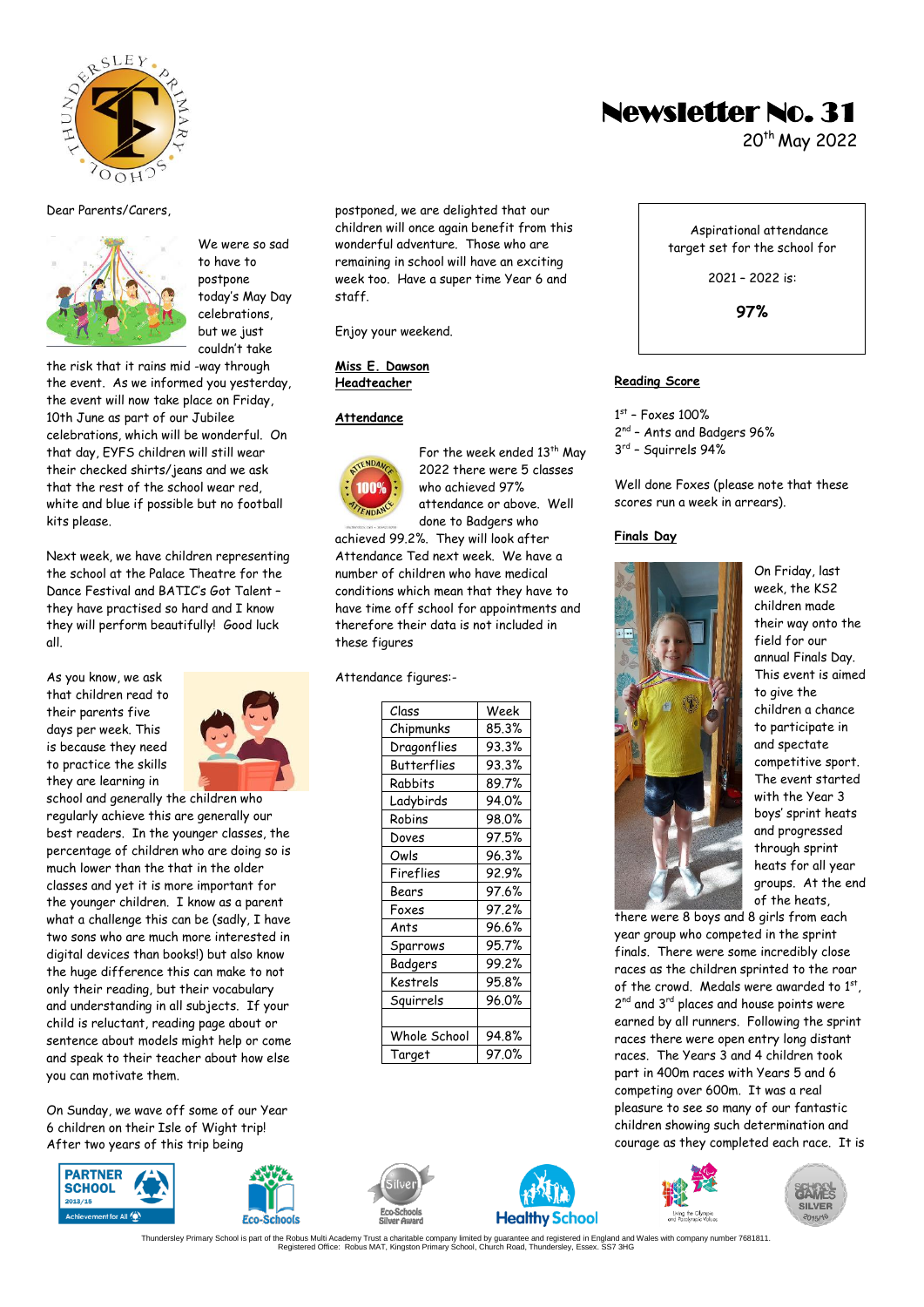

always lovely to see the children cheering every runner from first all the way through to last with the same enthusiasm. This was a special day for TPS as it has been two years since we have been able to hold this event. The children were a real credit to themselves and the school and it was lovely to see their smiling faces as they completed their races. This was another brilliant example of the children being the best they can be. Rosie Anstis (Doves) gives her account of the event below:-

"I did a sprint race and a long distance race. We had to run a small distance as fast as we could for the sprint race. T was quite excited and anxious but I did really well. I came  $3^{rd}$  and I got a bronze medal. We had to run a long distance race twice around the track. It was quite difficult to do as there were a lot of competitors. I felt quite excited but worried that I wouldn't do very well. I came 1<sup>st</sup>. I felt really proud and happy and I got a gold medal. The whole morning was really fun and I would like to do it again but I wouldn't feel as worried."

#### **Donations for Den Building**



If anyone has tarpaulin sheets that they no longer have use for and would like to donate them to us for children to build dens during

Forest School, please drop them off to the main School Office. Thank you in advance.

#### **eSchools App**

As you are aware, our main form of parent/carer communication is via the

eSchools platform. Please download the app (free of charge), in order that any messages we send you are not charged to the school. We thank you for your support.





<sup>®</sup> eSchools

# **Year 5:-** Isabella Dean and Rosie

yourselves!

**Stars of the Week**

**Twitter**

**Club** 

Please keep checking our Twitter feed for

**Breakfast Club & Treetops After School** 

We offer a Breakfast Club (7.45am to the start of school) and an After School Club called Treetops (3.15pm to 6.00pm) each day. If you are interested in a place for your child and would like more information, please speak to Mrs. Bezdel in the Green

We would like to congratulate the following for handing in money they found recently.

Well done – you should be very proud of

various updates/messages:-

@Thundersley\_P\_S

Building Offices.

**Honesty is the best policy!**

Kaitlan Harrod (Kestrels) Casper Saban (Ants)

Groombridge **Year 4:-** Delilah Thomas and George Ridgwell **Year 3:-** Kai Beale **Year 2:-** Skylar Player and Kyle Barter



**Year 1:-** James Painter and Ivy Dove **EYFS:-** Sylvie McEvoy and Sophia Hawkins

#### **Playground Stars of the Week**

Lara Tune, Evie Gates, Charlie Macdonald, Florence Rawles, Jacob Nevill, Tyler Lynch, George Dulieu, Bobby Fillary and Jacob Crompton

#### **House Point Scores**

The weekly scores for the House Point groups are:-





# Newsletter No. 31

20th May 2022

1st with 2,593 points - Blue Dolphins 2<sup>nd</sup> with 2,541 points - Red Dragons 3<sup>rd</sup> with 2,459 points - Green Dragons 4 th with 2,225 points – Golden Eagles



Well done Blue Dolphins!

Please note that the Stars of the Week, Playground Stars of the Week and House Point Scores run a week in arrears.

#### **Uniform Shops**

We would like to advise that we now have two uniform shops as follows:-

Penn UK, 15-17 Kents Hill Road, South Benfleet, Essex, SS7 5PN.

Telephone:- 01268 751724

#### [www.pennuk.com](http://www.pennuk.com/)

Danielle's Uniform, Claydons Lane, Rayleigh, Essex, SS6 7UP. Telephone 01268 967542

#### [www.daniellesshop.co.uk](http://www.daniellesshop.co.uk/)

#### **Community News**

## **Pro-Academy of Football – Whitsun Half Term**

Please find attached a flyer in respect of the above.

#### **Picnic in the Park – Everyone Welcome!**

To celebrate the Queen's Platinum Jubilee, you are invited to picnic at Thundersley Common on Thursday, 2nd June 2022 from 12noon onwards. Please bring your own food and drink (sorry no BBQs). There are facilities at Thundersley Rovers and there will be fun and games. Well behaved pets are welcome (no livestock).



.1881817 Thundersley Primary School is part of the Robus Multi Academy Trust a charitable company limited by guarantee and registered in England and Wales with company number 7681811<br>Registered Office: Robus MAT, Kingston